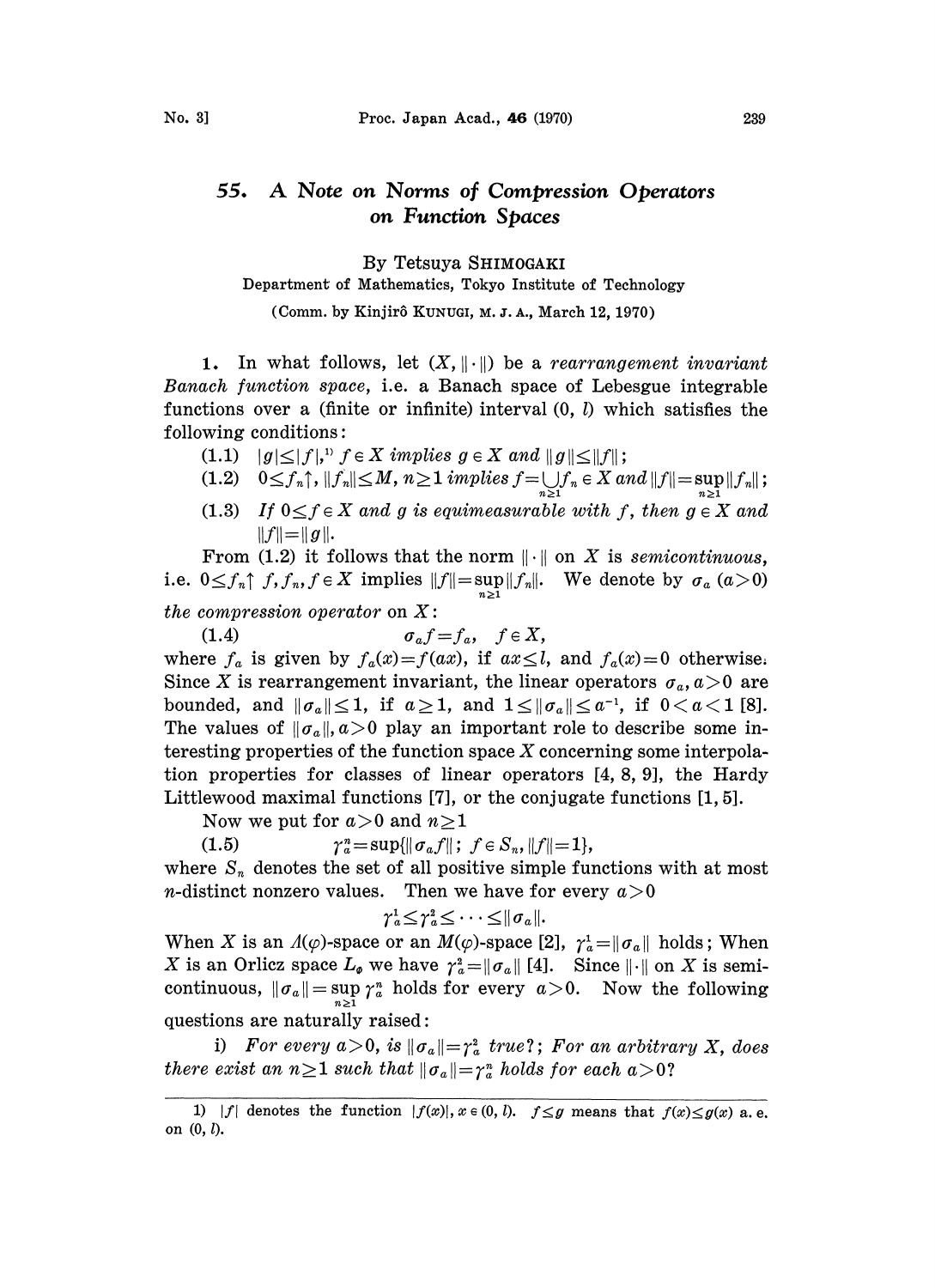ii) For an arbitrary X, do there exist an  $M > 0$  and an  $n > 2$  such that  $\|\sigma_a\| \leq M\gamma_a^n$  holds for every  $a > 0$ ?

The questions above are closely related to a problem concerning the Hardy Littlewood maximal functions.  $X$  is called to have the Hardy Littlewood property and is denoted by  $X \in HLP$  [3], if X satisfies that  $f \in X$  implies  $\theta(f) \in X$ , where  $\theta(f)$  is the Hardy Littlewood maximal function of f. For any  $x > 0$  we put  $x' = min(x, l)$  and

(1.6)  $\tau_X(x) = \tau(x) = || \chi_{(0, x')} ||,$ and call it the fundamental function of  $X$ . Since  $X$  is rearrangement invariant,  $\tau(x)=\|\gamma_{e}\|$  holds for any measurable set  $e\subset(0,1)$  with  $mes(e)=x.$  Recently R. O'Neil presented the following problem:<sup>2)</sup>

iii) Is it possible to characterize the property  $X \in HLP$  in terms of the fundamental function  $\tau$  of X?

This problem can be stated in terms of compression operators, since it is known [7, 9] that  $X \in HLP$  if and only if

(1.7) 
$$
\lim_{a \to 0} a \| \sigma_a \| = 0.
$$

In this paper we shall show that there exists a rearrangement invariant Banach function space  $X$  failing to satisfy  $(1.7)$ , which has, however, the same fundamental function as the space  $L^2$ . Since  $L^2 \in HLP$ , this space gives the negative answer to the problem iii). At the same time, in view of  $\gamma_a^* \leq n\gamma_a^1$  and  $\gamma_a^1 = \sup{\{\tau(a^{-1}x)/\tau(x)\}}$ ;  $0 < x \leq l$ ,  $a>0$ , it appears as a counter example to the question ii) (hence to i) also).

2. Let  $l=1$  and define the functions  $\kappa_a$ ,  $0<\alpha\leq 1$  by (2.1)  $\kappa_a=\alpha^{-\frac{1}{2}}\chi_{(0,a)}$ .

(2.1) Let  $n\geq 2$  be fixed, and put  $\alpha_0=0$ ,  $\alpha_1=2^{-2n(n-1)}\cdot n^{-1}$ , and  $\alpha_i=2^{2n(i-1)}\cdot \alpha_1$  $=2^{2n(i-n)}\cdot n^{-1}$ . Also define the functions  $\omega_n$  by

(2.2) 
$$
\omega_n = n^{-\frac{1}{2}} \left( \bigcup_{i=1}^n \kappa_{\alpha_i} \right) = n^{-\frac{1}{2}} \sum_{i=1}^n \kappa'_{\alpha_i},
$$

where  $\kappa'_{\alpha_i} = \kappa_{\alpha_i} \chi_{(\alpha_{i-1}, \alpha_i)}$ ,  $1 \leq i \leq n$ . By (2.1) and (2.2) we have

$$
(2.3) \qquad \int_0^{\infty} \sum_{i < \nu} \kappa'_{\alpha_i} dx \leq 2^{n(\nu - n)} \cdot n^{-\frac{1}{2}} \cdot (2^n - 1)^{-1}, \quad 1 < \nu \leq n.
$$

We denote by  $\langle f, g \rangle$  the integral  $\int_0^1 f g dx$ . Then, we have

(2.4)  $\langle \omega_n, \kappa_{\alpha_\nu} \rangle \leq n^{-\frac{1}{2}}+n^{-\frac{1}{2}}(2^n-1)^{-1}, \quad 1 \leq \nu \leq n.$ 

In fact,  $\langle \omega_n, \kappa_{\alpha_\nu} \rangle \leq n^{-\frac{1}{2}} \langle \kappa_{\alpha_\nu}, \kappa_{\alpha_\nu} \rangle + \sum_{i \leq \nu} n^{-\frac{1}{2}} \langle \kappa'_{\alpha_i}, \kappa_{\alpha_\nu} \rangle \leq n^{-\frac{1}{2}} + n^{-\frac{1}{2}} \alpha^{-\frac{1}{2}}$ <br>  $\leq n^{-\frac{1}{2}} + n^{-\frac{1}{2}} (2^n - 1)^{-1}$ . From this we can derive further by an ary calul  $\leq n^{-\frac{1}{2}}+n^{-\frac{1}{2}}(2^n-1)^{-1}$ . From this we can derive further by an element-<br>ary calulation ary calulation

 $\langle \omega_n, \kappa_a \rangle \leq n^{-\frac{1}{2}} + n^{-\frac{1}{2}} (2^n - 1)^{-1} \leq 1, \quad 0 < \alpha \leq 1.$ Also we have obviously

<sup>2)</sup> The author expresses his thanks to Professor J. Ishii for informing him of this problem raised by Professor R. O'Neil.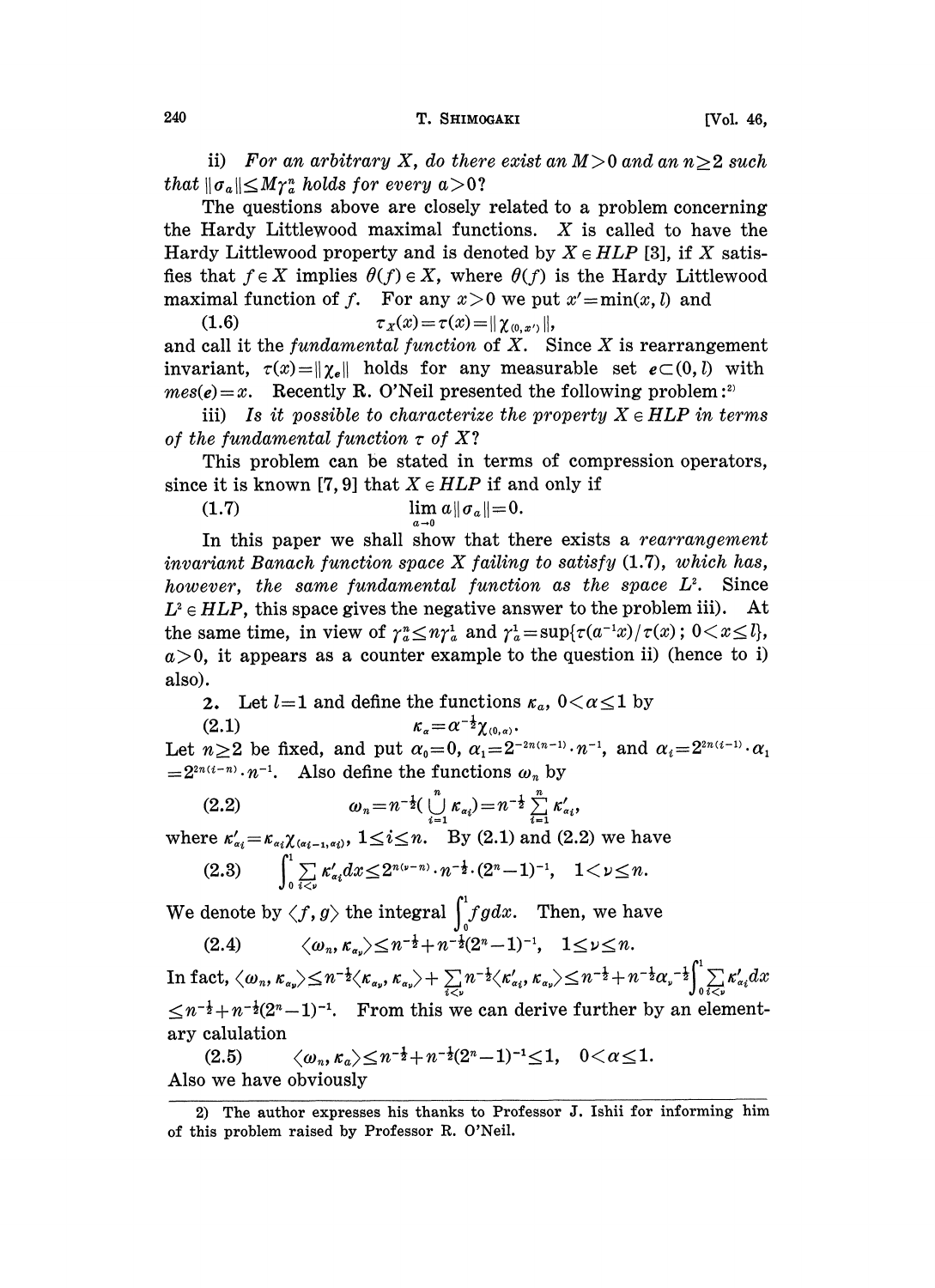$$
\langle \omega_n, \omega_n \rangle = 1 - 2^{-2n}
$$

Next, we estimate the value  $\langle \sigma_{n-1} \omega_n, \omega_n \rangle$  from above. Decomposing  $\sigma_n^{-1} \omega_n$  into  $\omega'_n + \omega''_n$ , where

$$
\omega'_{n} = n^{-\frac{1}{2}} \sum_{\nu=1}^{n} \alpha_{\nu}^{-\frac{1}{2}} \chi_{(n\alpha_{\nu-1}, \beta_{\nu-1})}, \ \omega''_{n} = n^{-\frac{1}{2}} \sum_{\nu=1}^{n} \alpha_{\nu}^{-\frac{1}{2}} \chi_{(\beta_{\nu-1}, n\alpha_{\nu})} \ \text{and}
$$
\n
$$
\beta_{\nu-1} = n\alpha_{\nu-1} + \alpha_{\nu} - \alpha_{\nu-1}, \ \text{we get}
$$
\n
$$
\langle \sigma_{n-1} \omega_{n}, \omega_{n} \rangle = \langle \omega'_{n}, \omega_{n} \rangle + \langle \omega''_{n}, \omega_{n} \rangle
$$
\n
$$
\leq \langle \omega_{n}, \omega_{n} \rangle + n^{-1} \sum_{\nu=1}^{n-1} \alpha_{\nu}^{-\frac{1}{2}} \alpha_{\nu+1}^{-\frac{1}{2}} (n-1) (\alpha_{\nu} - \alpha_{\nu-1})
$$
\n
$$
\leq 1 + (n-1) n^{-1} \sum_{\nu=1}^{n-1} \alpha_{\nu}^{-1} 2^{-n} (\alpha_{\nu} - \alpha_{\nu-1}),
$$

which implies

$$
(2.7) \qquad \begin{aligned} \langle \sigma_{n-1} \omega_n, \omega_n \rangle &\leq 1 + 2^{-n} (n-1).\\ \text{Since } \langle \sigma_{n-1} \omega_n, \kappa_{\alpha} \rangle &= n^{\frac{1}{2}} \langle \omega_n, \kappa_{\alpha n-1} \rangle, \text{ we obtain by (2.5)}\\ (2.8) \qquad \langle \sigma_{n-1} \omega_n, \kappa_{\alpha} \rangle &\leq 1 + (2^n - 1)^{-1}. \end{aligned}
$$

Thus, for every  $n \geq 2$ , we can define  $\omega_n$  by (2.2) satisfying all the conditions (2.4) ~ (2.8). Now we pick up a subsequence  $\{\omega_{n}\}\$  of  $\{\omega_n\}$  in such a way that  $n_{\nu+1} > 2^{(2n_{\nu}^2)} \cdot n_{\nu}$ ,  $\nu \ge 1$ , and put  $\bar{\omega}_{\nu} = \omega_{n_{\nu}}$ . Then we have  $0 < \alpha < 1$ :

$$
(2.9) \quad \begin{cases} \langle \bar{\omega}_{\nu}, \kappa_{\alpha} \rangle \leq n_{\nu}^{-\frac{1}{2}} + n_{\nu}^{-\frac{1}{2}} (2^{n_{\nu}}-1)^{-1}, \\ \langle \bar{\omega}_{\nu}, \bar{\omega}_{\nu} \rangle = 1 - 2^{-2n_{\nu}}, \quad \nu \geq 1 \\ \langle \bar{\omega}_{\omega}, \bar{\omega}_{\alpha} \rangle \leq n_{\nu}^{-\frac{1}{2}}, \quad \text{if} \quad \mu > \nu. \end{cases}
$$

The last inequality of  $(2.9)$  is derived from  $(2.5)$  and the fact that  $\overline{\omega}_{\mu}\chi_{(0,\beta)} = \overline{\omega}_{\mu}$  and  $\overline{\omega}_{\nu}\chi_{(0,\beta)} \leq n_{\nu}^{-\frac{1}{2}}\kappa_{\beta}$ , where  $\beta = \alpha_1$  defined above for  $n = n_{\nu}$ . Putting  $g_y = \sigma_{n_x^{-1}} \bar{\omega}_y$ , we get from (2,7), (2.8) and (2.9)

$$
(2.10) \begin{cases} \langle g_{\nu}, \kappa_{\alpha} \rangle \leq 1 + (2^{n_{\nu}} - 1)^{-1}; \\ \langle g_{\nu}, \bar{\omega}_{\nu} \rangle \leq 1 + 2^{-n_{\nu}} (n_{\nu} - 1); \\ \langle g_{\nu}, \bar{\omega}_{\alpha} \rangle \leq 1, \quad \text{if } \mu \neq \nu. \end{cases}
$$

Now let C be the set:  $\{\kappa_a: 0 < \alpha \leq 1\} \cup \{\bar{\omega}_a: \nu \geq 2\}$ , and define a space  $X$  of integrable functions by

(2.11) 
$$
X = \left\{ f : \sup_{c \in C} \int f^* dx < \infty \right\} = \bigcap_{c \in C} \Lambda(c)
$$

where  $f^*$  is the decreasing rearrangement of the function  $|f|$ . The space X, equipped with the norm:  $||f|| = \sup_{c \in C} \int_{c}^{d} cf^* dx, f \in X$ , is a rearrangement invariant Banach function space including the space  $L^2$ . Since, in virtue of (2.9),  $\kappa_{\alpha} \in X$  and  $||\kappa_{\alpha}|| = 1$  for all  $0 < \alpha \leq 1$ ,  $\tau_X(\alpha) = \alpha^{\frac{1}{2}}$  $=\tau_{L^2}(\alpha)$ . On account of (2.10),  $g_* \in X$  and  $\lim ||g_*|| \leq 1$ . On the other hand,  $\lim_{\nu \to \infty} ||\sigma_{n_{\nu}} g_{\nu}|| = \lim_{\nu \to \infty} ||\bar{\omega}_{\nu}|| \ge 1$  by (2.9). Hence,  $\lim_{\nu \to \infty} ||\sigma_{n_{\nu}}|| = 1$ . Consequently, the fundamental function  $\tau_X$  of X coincides with  $\tau_{L^2}$  of the space  $L^2$ , but the following condition (2.12) fails to be true in X:

$$
\lim_{a\to\infty}\|\sigma_a\|=0.
$$

241